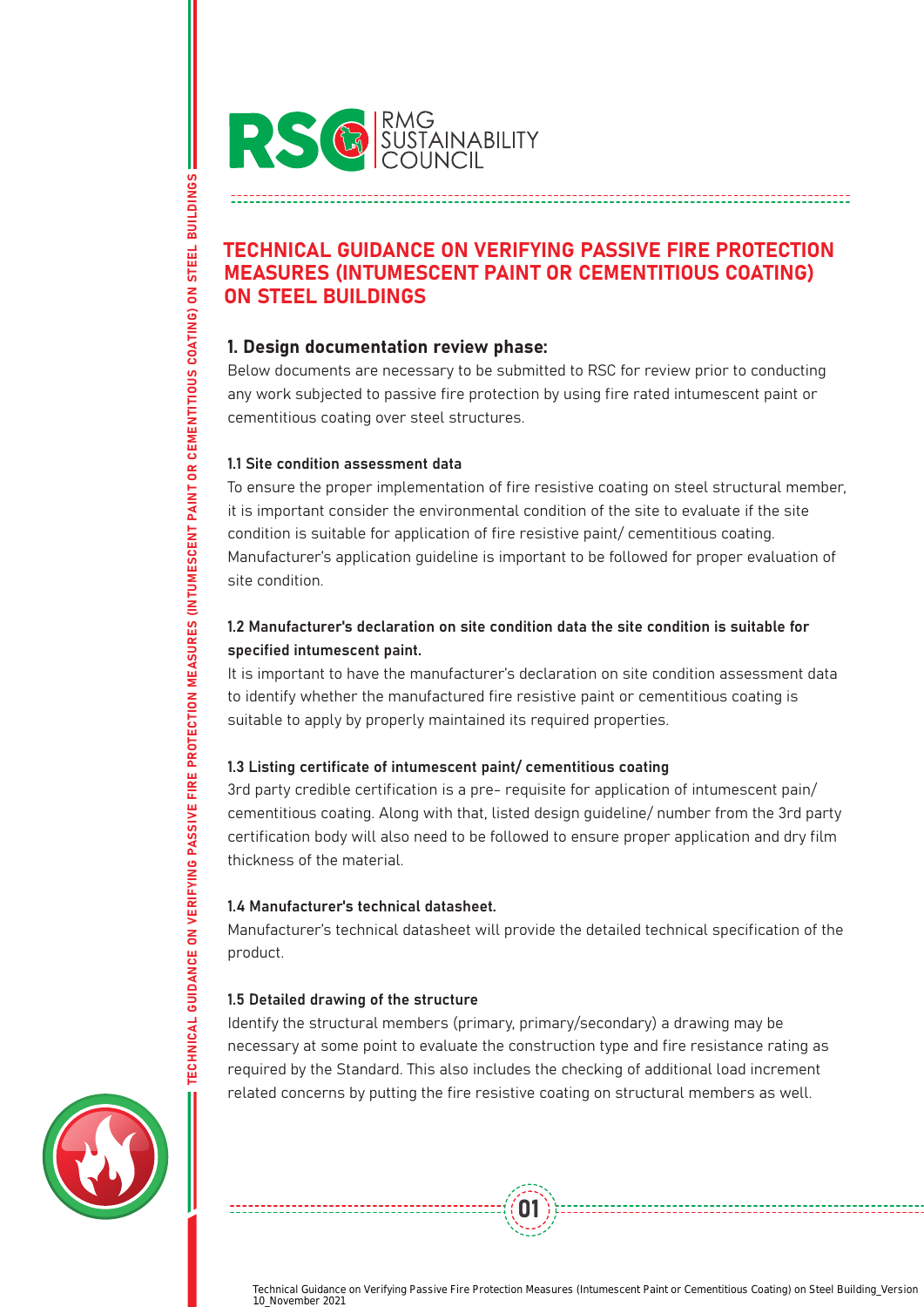### 1.6 Qualification of applicator/ installation contractor

Unqualified/ untrained applicator shall not be able to maintain application process according to the way the manufacturer has guided which may hamper the integrity or performance of the material. It is an important factor to ensure the integrity of application process which solely depending on the applicators experience and knowledge on application process. Qualification/ applicator's training endorsed by the manufacturer will allow to identify primarily that the work methods are known to applicator.

#### 1.7 Disclaimers

The RSC shall in no way be held responsible for any of the mistakes or omissions by the design/installation consultant in discharging his professional duties. The factory is responsible to ensure installation of the system as per design reviewed by the RSC. It is the responsibility that goes to factory management that the appropriate and certified materials have been used by the installation contractor/applicator and all pre- requisite criteria from the manufacturer have been followed all through.

# 2. Application phase:

# 2.1 All necessary manufacturers application guidelines must be followed during application of the intumescent paint.

Proper control measure should be taken by the factory management that the applicator is following all application guidelines and processes on site while applying the intumescent paint/ cementitious coating. It is the responsibility that goes to the applicator for maintaining the application integrity with proper evidence and collective data.

### 2.2 Ensuring proper adhesion between fire resistive coatings and steel surface.

Proper adhesion between fire resistive coating and steel surface which is mainly related to climate conditions as well as the process within the structure constructed to serve its purpose. Spray applied fire resistive coatings generally require a primer for adherence. A decorative/protective topcoat may also be necessary – especially in humid environments. A reinforcing mesh can be used to better retain the char layer on certain shapes. Manufacturers application guideline must be followed for steel surface preparation and ensuring proper adhesion between fire resistive coatings and steel surface.

### 2.3 Monitoring the climate condition

Manufacturers generally have the specifications on applicability of the material for specified relative humidity, ambient air temperature and difference between the surface and dew point temperature that must be followed before application. That means, monitoring the climate condition is an important part while applying intumescent paint/ cementitious coating. Day to day climate condition data must be monitored and recorded while applying such material.

### 2.4 Evidence preservation on application process

It is necessary to preserve the application photographs (containing date stamp) by the factory from time to time for future verification.

 $(02)$